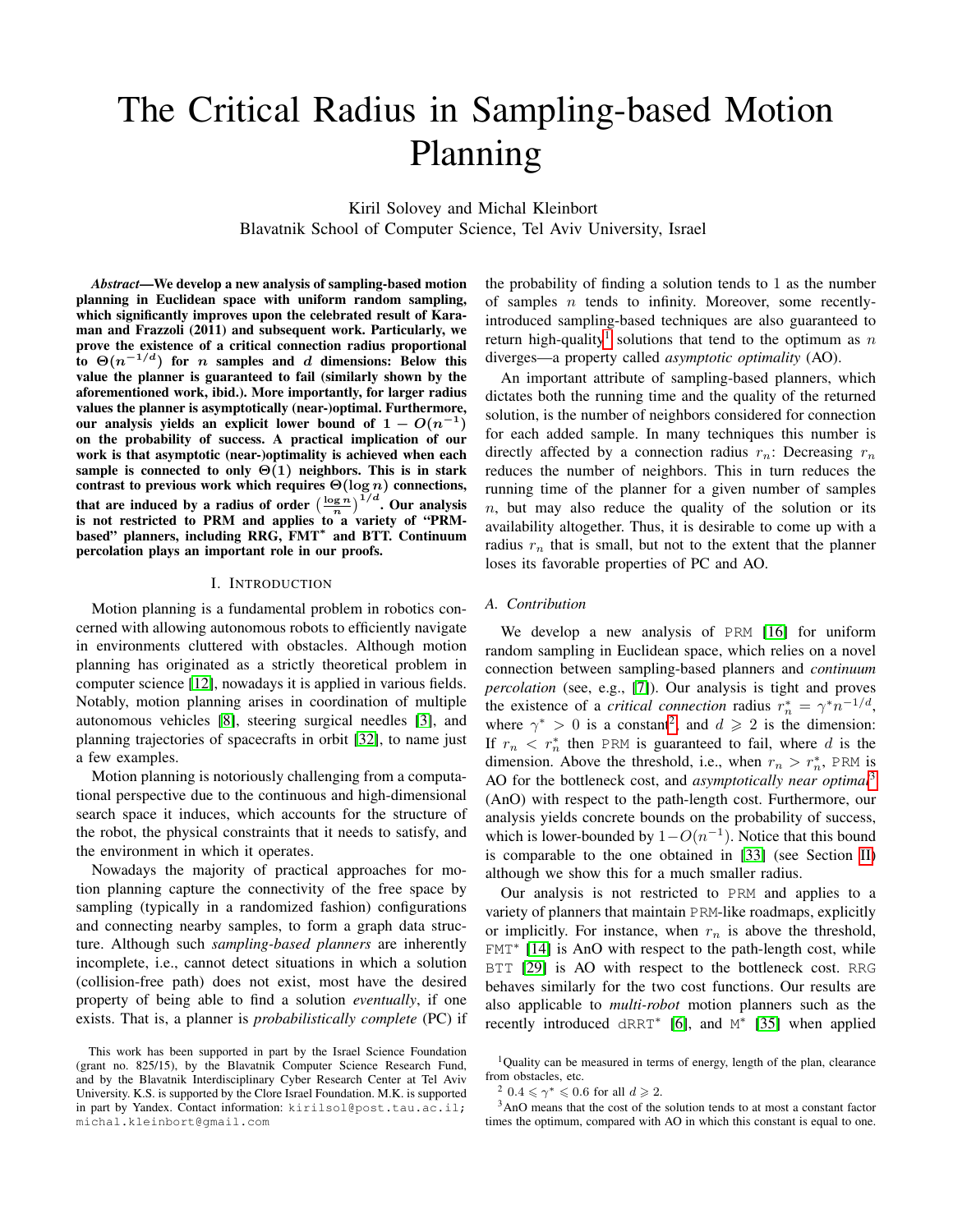to a continuous domain. See Figure [1](#page-1-1) for additional PRMbased planners to which our analysis is applicable (see more information in the extended version of the paper [\[30\]](#page-9-4)).



<span id="page-1-1"></span>Fig. 1. The PRM dynasty. Single robot and multi-robot planners, are bounded into the blue and red frames, respectively. Planners inside the magenta frame aim to minimize the path-length cost, whereas BTT is designed for bottleneck cost, and RRG works for both costs (see more information below). Roughly speaking, arrow from "A" to "B" indicates that theoretical properties of "A" extend to " $B$ ", or that the latter maintains " $A$ " as a substructure.

A practical implication of our work is that AO (or AnO), under the regime of uniform random sampling, can be achieved even when every sample is connected to  $\Theta(1)$  neighbors. This is in stark contrast with previous work, e.g., [\[14,](#page-8-5) [15,](#page-8-7) [28,](#page-9-5) [31\]](#page-9-6), which provided a rough estimate of this number, that is proportional to  $O(\log n)$ .

## *B. Organization*

In Section [II](#page-1-0) we discuss related work. Then we proceed to basic definitions and problem statement in Section [III.](#page-2-0) In that section we also include a precise description of the robotic system our theory is developed for. Our central contribution (Theorem [1\)](#page-3-0), which states the existence of a critical radius  $r_n^*$ with respect to PRM, is presented in Section [IV.](#page-2-1) This section also contains an outline of the proof. In Section [V](#page-3-1) we lay the foundations of the proof and discuss important aspects of continuum percolation, that would later be employed in the main proof, which appears in Section [VI.](#page-4-0) In Section [VII](#page-5-0) we present experimental work, which validates our theory. We conclude this paper with directions for future work (Section [VIII\)](#page-7-0).

An extended version of the paper [\[30\]](#page-9-4) provides supplementary material, and includes proofs that were omitted from the main document, additional experimental results, and a table with values of  $\gamma^*$ . It also presents an extension of the analysis to FMT<sup>∗</sup> , BTT, RRG and discusses the implications of our results to the multi-robot planners  $dRRT^*$  and  $M^*$ . Additionally, it presents a new theory for all the aforementioned planners when constructed with deterministic samples, which are then sparsified in a randomized fashion. We believe that this new model, and its analysis, is interesting in its own right.

## II. RELATED WORK

<span id="page-1-0"></span>This section is devoted to a literature review of samplingbased planners with emphasis on their theoretical analysis.

The influential work [\[15\]](#page-8-7) laid the theoretical foundations for analyzing quality in sampling-based planning. The authors introduced a set of techniques to prove AO. Using their framework, they showed that the following algorithms are AO: PRM<sup>\*</sup>, which is a special case of PRM<sup>[4](#page-1-2)</sup> with a specific value of the connection radius  $r_n$ ; an AO variant of RRT [\[18\]](#page-8-8) termed RRT<sup>∗</sup> ; RRG, which can be viewed as a combination between RRT and PRM. The analysis in [\[15\]](#page-8-7) establishes that  $r_n = \Theta\left((\log n/n)^{1/d}\right)$  guarantees AO, where the configuration space of the robot is assumed to be  $[0, 1]^d$ . This indicates that the expected number of neighbors used per vertex should be  $O(\log n)$ . The authors also proved that for sufficientlysmall radii of order  $O(n^{-1/d})$  the planner is guaranteed to fail (asymptotically) in finding any solution.

Following the breakthrough in [\[15\]](#page-8-7), other AO planners have emerged (see e.g., [\[1,](#page-8-9) [2,](#page-8-10) [10\]](#page-8-11)). The paper [\[14\]](#page-8-5) introduced FMT<sup>\*</sup>, which is a single-query planner that traverses an implicitlyrepresented PRM graph, and is comparable in performance to RRT<sup>\*</sup>. The authors refined the proof technique of [\[15\]](#page-8-7), which allowed them to slightly reduce the connection radius  $r_n$  necessary to FMT<sup>\*</sup> and PRM to achieve AO. We do mention that here again  $r_n = \Theta\left( (\log n/n)^{1/d} \right)$ . BFMT<sup>\*</sup>, which is a bidirectional version of FMT<sup>∗</sup> , was introduced in [\[33\]](#page-9-1). In this paper the authors also proved that the success rate of PRM, FMT<sup>\*</sup>, BFMT<sup>\*</sup> can be lower bounded by  $1 - O\left(n^{-\eta/d} \log^{-1/d} n\right)$ , where  $\eta > 0$  is a tuning parameter. In this context, we also mention the work of Dobson et al. [\[5\]](#page-8-12), which bounds the success rate with an expression that depends on the amount of deviation from the optimum.

A recent work [\[31\]](#page-9-6) developed a different method for analyzing sampling-based planners. It exploits a connection with *random geometric graphs* (RGGs), which have been extensively studied (see, e.g., [\[21\]](#page-8-13)). Their work shows that one can slightly reduce the PRM and FMT<sup>\*</sup> radius obtained in [\[14\]](#page-8-5). Furthermore, the connection with RGGs yields additional analyses of different extensions of PRM, which have not been analyzed before in a mathematically-rigorous setting.

We also mention that a number of methods have been developed to reduce the running time or space requirements of existing planners by relaxing AO to AnO, see, e.g., LBT-RRT [\[24\]](#page-8-14), MPLB [\[23\]](#page-8-15), SPARS2 [\[4\]](#page-8-16), and RSEC [\[25\]](#page-8-17).

## *A. Extensions*

The aforementioned papers deal mainly with the cost function of *path length*. Two recent works [\[28,](#page-9-5) [29\]](#page-9-2) considered the *bottleneck-pathfinding* problem in a sampling-based setting and introduced the BTT algorithm, which traverses an implicitly-represented PRM graph. The bottleneck-cost function, which arises for instance in high-clearance multi-robot motion [\[29\]](#page-9-2) and Fréchet matching between curves [\[13\]](#page-8-18), is defined as follows: Every robot configuration  $x$  is paired with a value  $\mathcal{M}(x)$ , and the cost of a path is the maximum value of  $M$  along any configuration on the path. It was shown

<span id="page-1-2"></span><sup>&</sup>lt;sup>4</sup>Throughout this work we will refer to the more general algorithm PRM rather than PRM∗.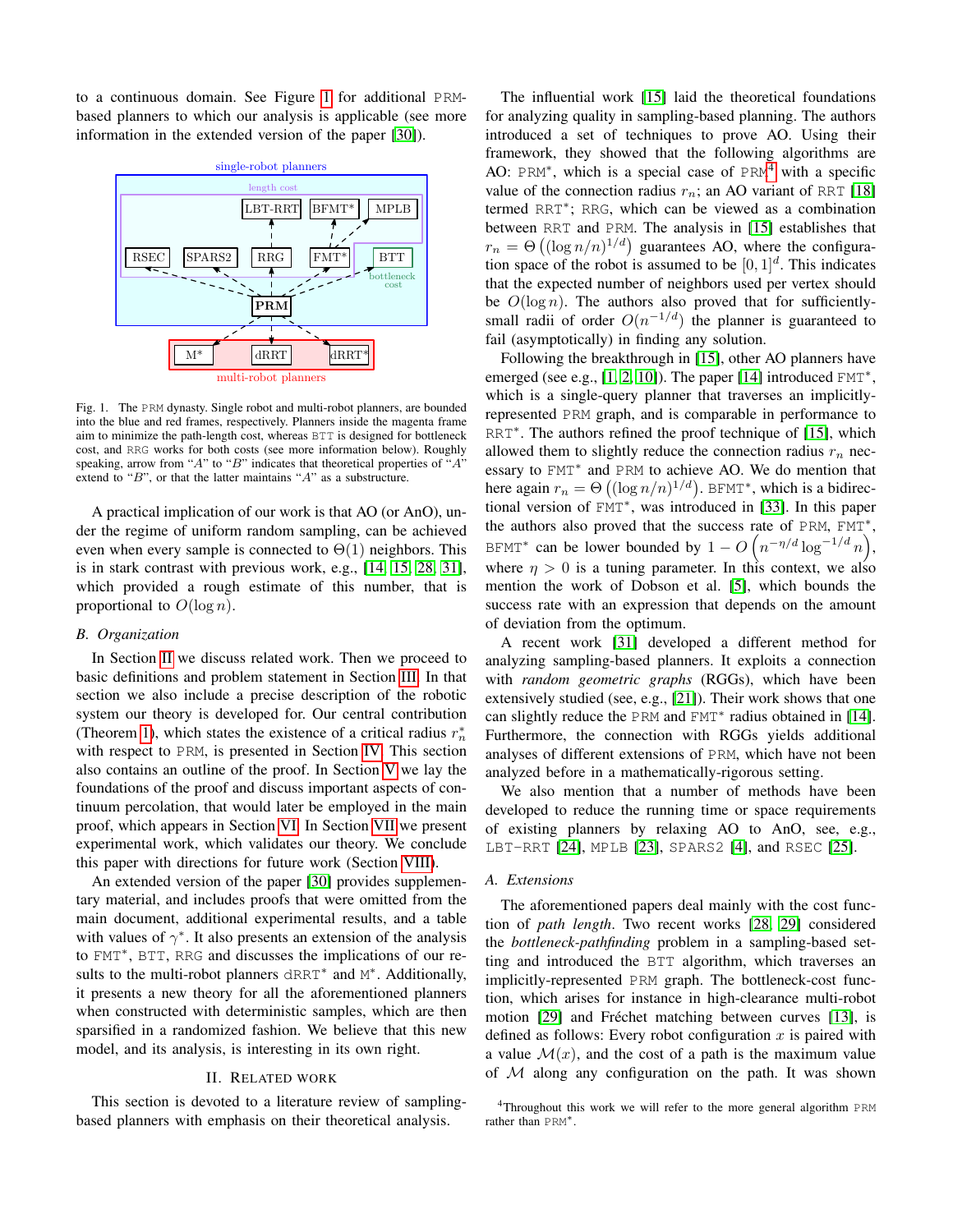([\[28,](#page-9-5) [29\]](#page-9-2)) that BTT is AO, with respect to bottleneck cost, for the reduced connection radius that was obtained in [\[31\]](#page-9-6).

The results reported until this point have dealt exclusively with holonomic robotic systems. Two recent papers [\[26,](#page-8-19) [27\]](#page-8-20) develop the theoretical foundations of PRM and FMT<sup>∗</sup> -flavored planners when applied to robots having differential constraints. Li et al. [\[19\]](#page-8-21) develop an AO algorithm that does not require a steering function, as PRM for instance does.

## III. PRELIMINARIES

<span id="page-2-0"></span>We provide several basic definitions that will be used throughout the paper. Given two points  $x, y \in \mathbb{R}^d$ , denote by  $||x - y||$  the standard Euclidean distance. Denote by  $\mathcal{B}_r(x)$ the *d*-dimensional ball of radius  $r > 0$  centered at  $x \in \mathbb{R}^d$  and  $\mathcal{B}_r(\Gamma) = \bigcup_{x \in \Gamma} \mathcal{B}_r(x)$  for any  $\Gamma \subseteq \mathbb{R}^d$ . Similarly, given a curve  $\pi : [0,1] \to \mathbb{R}^d$  define  $\mathcal{B}_r(\pi) = \bigcup_{\tau \in [0,1]} \mathcal{B}_r(\pi(\tau))$ . Given a subset  $D \subset \mathbb{R}^d$  we denote by  $|D|$  its Lebesgue measure. All logarithms are at base e.

## *A. Motion planning*

Denote by  $C$  the configuration space of the robot, and by  $\mathcal{F} \subset \mathcal{C}$  the free space, i.e., the set of all collision free configurations. Though our proofs may be extended to more complex robotic systems (see discussion in Section [VIII\)](#page-7-0), in this work we investigate the geometric (holonomic) setting of the problem in which no constraints are imposed on the motion of the robot. Additionally, we assume that  $\mathcal C$  is some subset of the Euclidean space. In particular,  $C = [0, 1]^d \subset \mathbb{R}^d$ for some fixed  $d \ge 2$ . We also assume that for any two configurations  $x, x' \in \mathcal{C}$  the robot is capable of following precisely the straight-line path from  $x$  to  $x'$ .

Given start and target configurations  $s, t \in \mathcal{F}$ , the problem consists of finding a continuous path (curve)  $\pi : [0, 1] \rightarrow \mathcal{F}$ such that  $\pi(0) = s, \pi(1) = t$ . That is, the robot starts its motion along  $\pi$  on s, and ends in t, while remaining collision free. An instance of the problem is defined for a given  $(\mathcal{F}, s, t)$ , where  $s, t \in \mathcal{F}$ .

## *B. Cost function*

It is usually desirable to obtain paths that minimize a given criterion. In this paper we consider the following two cost functions. Given a path  $\pi$ , its *length* is denoted by  $c_{\ell}(\pi)$ , and its *bottleneck cost* is defined to be  $c_b(\sigma, \mathcal{M}) =$  $\max_{\tau \in [0,1]} \mathcal{M}(\pi(\tau))$ , where  $\mathcal{M} : \mathcal{C} \to \mathbb{R}$  is a *cost map*.

We proceed to describe the notion of *robustness*, which is essential when discussing properties of sampling-based planners. Given a subset  $\Gamma \subset \mathcal{C}$  and two configurations  $x, y \in \Gamma$ , denote by  $\Pi_{x,y}^{\Gamma}$  the set of all continuous paths, whose image is in Γ, that start in x and end in y, i.e., if  $\pi \in \Pi_{x,y}^{\Gamma}$ then  $\pi : [0,1] \to \Gamma$  and  $\pi(0) = x, \pi(1) = y$ .

**Definition 1.** Let  $(\mathcal{F}, s, t)$  be a motion-planning problem. A path  $\pi \in \Pi_{s,t}^{\mathcal{F}}$  is *robust* if there exists  $\delta > 0$  such that  $\mathcal{B}_{\delta}(\pi) \subset$ F. We also say that  $(F, s, t)$  is *robustly feasible* if there exists such a robust path.

<span id="page-2-2"></span>**Definition 2.** The *robust optimum* with respect to  $c_{\ell}$  is defined as  $c_{\ell}^* = \inf \left\{ c_{\ell}(\pi) \middle| \pi \in \Pi_{s,t}^{\mathcal{F}} \text{ is robust} \right\}.$ 

The corresponding definition for the bottleneck cost is slightly more involved.

**Definition 3.** Let M be a cost map. A path  $\pi \in \Pi_{s,t}^{\neq}$  is M*robust* if it is robust and for every  $\varepsilon > 0$  there exists  $\delta > 0$ such that for every  $x \in \mathcal{B}_{\delta}(\pi)$ ,  $\mathcal{M}(x) \leq (1+\varepsilon)c_b(\pi, \mathcal{M})$ . We also say that M is *well behaved* if there exists at least one M-robust path.

**Definition 4.** The *robust optimum* with respect to  $c_b$  is defined as  $c_b^* = \inf \left\{ c_b(\pi, \mathcal{M}) \middle| \pi \in \Pi_{s,t}^{\mathcal{F}} \text{ is } \mathcal{M}\text{-robust} \right\}.$ 

# *C. Poisson point processes*

We draw our main analysis techniques from the literature of continuum percolation, where point samples are generated with the following distribution. Thus we will use this point distribution in PRM, which would be formally defined in the following section.

**Definition 5** ([\[7\]](#page-8-4)). A random set of points  $\mathcal{X} \subset \mathbb{R}^d$  is a *Poisson point process* (PPP) of density  $\lambda > 0$  if it satisfies the conditions: (1) For mutually disjoint domains  $D_1, \ldots, D_\ell \subset$  $\mathbb{R}^d$ , the random variables  $|D_1 \cap \mathcal{X}|, \ldots, |D_\ell \cap \mathcal{X}|$  are mutually independent. (2) For any bounded domain  $D \subset \mathbb{R}^d$  we have that for every  $k \geq 0$ ,  $Pr[|\mathcal{X} \cap D| = k] = e^{-\lambda |D|} \frac{(\lambda |D|)^k}{k!}$  $\frac{D|)}{k!}$ .

It will be convenient to think about PRM as a subset of the following *random geometric graph* (RGG). We will describe various properties of this graph in later sections.

**Definition 6.** ([\[21\]](#page-8-13)) Let  $\mathcal{X} \subset \mathbb{R}^d$  be a PPP. Given  $r > 0$ , the random geometric graph  $G(X; r)$  is an undirected graph with the vertex set X. Given two vertices  $x, y \in \mathcal{X}$ ,  $(x, y) \in$  $\mathcal{G}(\mathcal{X}; r)$  if  $||x - y|| \leqslant r$ .

# IV. ANALYSIS OF PRM

<span id="page-2-1"></span>In this section we provide a mathematical description of PRM, which essentially maintains an underlying RGG with PPP samples. We proceed to describe our main contribution (Theorem [1\)](#page-3-0) which is concerned with the conditions for which PRM converges to the (robust) optimum. We then provide an outline of the proof, in preparation for the following sections.

Recall that PRM accepts as parameters the number of samples  $n \in \mathbb{N}_+$  and a connection radius  $r_n$ . Denote by  $\mathcal{X}_n$ a PPP with mean density  $n$ . In relation to the definitions of the previous section, the graph data structure obtained by the *preprocessing stage* of PRM can be viewed as an RGG. For instance, when  $\mathcal{F} = \mathcal{C}$ , the graph obtained by PRM is precisely  $\mathcal{G}(\mathcal{X}_n \cap [0,1]^d; r_n)$ . In the more general case, when  $\mathcal{F} \subset \mathcal{C}$ , PRM produces the graph  $\mathcal{G}(\mathcal{X}_n \cap \mathcal{F}; r_n)$ . As  $\mathcal F$  can be nonconvex, we emphasize that the latter notation describes the maximal subgraph of  $\mathcal{G}(\mathcal{X}_n; r_n)$  such that vertices and edges are contained in F.

In the *query stage*, recall that PRM accepts two configurations  $s, t \in \mathcal{F}$ , which are then connected to the preprocessed graph. Here we slightly diverge from the standard definition of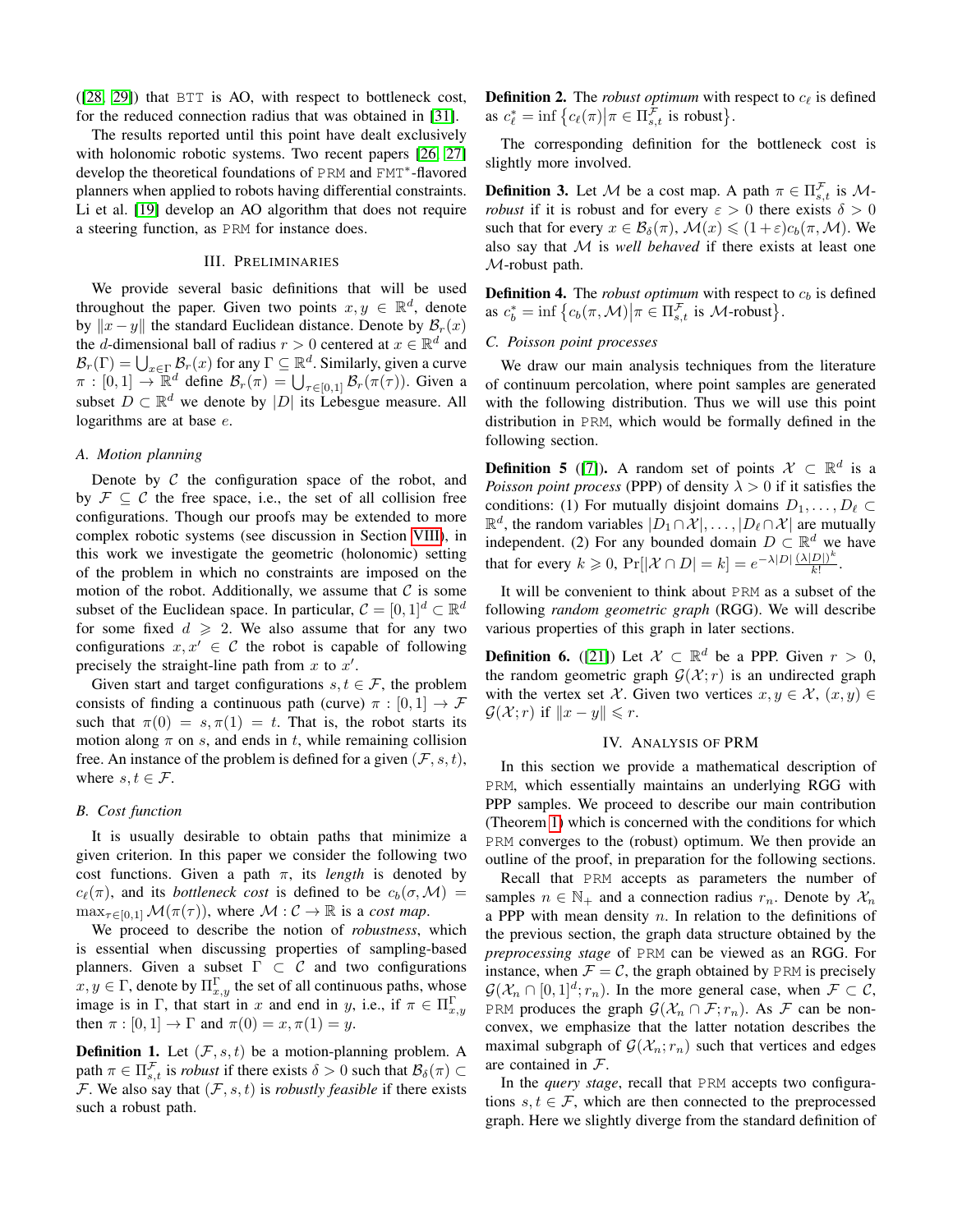PRM in the literature. In particular, instead of using the same radius  $r_n$  when connecting s, t, we use the (possibly larger) radius  $r_n^{st}$ . The graph obtained after query is formally defined below:

**Definition 7.** The PRM graph  $\mathcal{P}_n$  is the union between  $\mathcal{G}(\mathcal{X}_n \cap \mathcal{Y}_n)$  $\mathcal{F}; r_n$ ) and the supplementary edges

$$
\bigcup_{y \in \{s,t\}} \left\{ (x,y) \middle| x \in \mathcal{X}_n \cap \mathcal{B}_{r_n^{st}}(y) \text{ and } xy \subset \mathcal{F} \right\}.
$$

We reach our main contribution:

<span id="page-3-0"></span>**Theorem 1.** *Suppose that*  $(F, s, t)$  *is robustly feasible. Then there exists a critical radius*  $r_n^* = \gamma^* n^{-1/d}$ , where  $\gamma^*$  *is a constant*[5](#page-3-2) *, such that the following holds:*

- *i.* If  $r_n < r_n^*$  and  $r_n^{st} = \infty$  then PRM fails (to find a solution) *a.a.s.*[6](#page-3-3)
- *ii.* Suppose that  $r_n > r_n^*$ . There exists  $\beta_0 > 0$  such that for  $r_n^{st} = \frac{\beta \log^{1/(d-1)} n}{n^{1/d}},$  where  $\beta \geq \beta_0$ , and any  $\varepsilon > 0$  the *following holds with probability*  $1 - O(n^{-1})$ :
	- *1.*  $\mathcal{P}_n$  *contains a path*  $\pi_n \in \Pi_s^{\mathcal{F}}$  $\Pi_{s,t}^{\mathcal{F}}$  with  $c_{\ell}(\pi_n) \leqslant (1+\varepsilon)\xi c_{\ell}^*$ , where  $\xi$  is independent of n;
	- 2. If M is well behaved then  $\mathcal{P}_n$  contains a path  $\pi'_n \in$  $\Pi_{s,t}^{\mathcal{F}}$  *with*  $c_b(\pi'_n,\mathcal{M}) \leqslant (1+\varepsilon)c_b^*$ .

# *A. Outline of proof*

For the remainder of this section we briefly describe our technique for proving this theorem, in preparation for the full proof, which is given in Section [VI.](#page-4-0) The critical radius r ∗ <sup>n</sup> defined above, coincides with the *percolation threshold*, which determines the emergence of a connected component of G that is of infinite size. In particular, if  $r_n < r_n^*$  then  $G(\mathcal{X}_n; r_n)$  breaks into tiny connected components of size  $O(\log n)$  each. Thus, unless s, t are infinitesimally close, no connected component can have both  $s$  and  $t$  simultaneously.

More interestingly, the radius of  $r_n > r_n^*$  leads to the emergence of a unique infinite component of  $\mathcal{G}(\mathcal{X}_n; r_n)$ . That is, in such a case one of the components of  $\mathcal{G}(\mathcal{X}_n; r_n)$  must contain an infinite number of vertices (Section [V-A\)](#page-3-4). Denote this component by  $C_{\infty}$ .

In contrast to  $\mathcal{G}(\mathcal{X}_n; r_n)$ , which is defined for the unbounded space  $\mathbb{R}^d$ , our motion-planning problem is bounded to  $\mathcal{C} =$  $[0, 1]^d$ . Thus, the next step is to investigate the properties of  $\mathcal{G}(\mathcal{X}_n; r_n)$  when restricted to  $[0, 1]^d$  (Section [V-B\)](#page-3-5). Denote by  $C_n$  the largest connected component of  $C_\infty \cap [0,1]^d$ . This structure plays a key role in our proof (see Section [VI\)](#page-4-0): With high probability (to be defined), there exist vertices of  $C_n$ that are sufficiently close to  $s$  and  $t$ , respectively, so that a connection between the two vertices can be made through  $C_n$ .

Of course, this overlooks the fact that some portions of  $C_n$ lie in forbidden regions of  $C$ . Thus, we also have to take the structure of  $F$  into consideration. To do so, we rely on [\[22\]](#page-8-22) to prove that any small subset of  $[0, 1]^d$  must contain at least one point of  $C_n$  (see lemmata [2](#page-4-1) and [3\)](#page-4-2). This allows us to trace the robust optimum (and collision-free) path with points from  $C_n$ .

The final ingredient, which allows to bound the path length along  $\mathcal{G}(\mathcal{X}_n; r_n) \cap [0,1]^d$ , is Theorem [4.](#page-4-3) It states that the distance over this graph is proportional to the Euclidean distance between the end points. This also ensures that the trace points from  $C_n$  can be connected with collision-free paths over the graph.

To conclude, in Section [V](#page-3-1) we provide background on continuum percolation in unbounded and bounded domains, and prove two key lemmata (Lemma [2](#page-4-1) and Lemma [3\)](#page-4-2). In Section [VI](#page-4-0) we return to the setting of motion planning and utilize the aforementioned results in the proof of Theorem [1.](#page-3-0)

#### V. ELEMENTS OF CONTINUUM PERCOLATION

<span id="page-3-1"></span>In this section we describe some of the properties of the unbounded graph  $G(\mathcal{X}_n; r_n)$  that will be employed in our analysis in the following section.

## <span id="page-3-4"></span>*A. The basics*

A fundamental question is when  $G$  contains an infinite connected component around the origin.

**Definition 8.** The *percolation probability*  $\theta(n,r)$  is the probability that the origin  $o \in \mathbb{R}^d$  is contained in a connected component of  $\mathcal{G}(\mathcal{X}_n \cup \{o\}; r)$  of an infinite number of vertices. That is, if  $C<sub>o</sub>$  denotes the set of vertices connected to  $o$  in the graph, then  $\theta(n, r) = \Pr(|C_o| = \infty)$ .

We say that a graph *percolates* iff  $\theta(n, r) > 0$ . Note that the selection of the origin is arbitrary, and the following result can be obtained for any  $x \in \mathbb{R}^d$  alternative to o.

Theorem 2. *([\[11,](#page-8-23) Theorem 12.35]) There exists a critical radius*  $r_n^* = \gamma^* n^{-1/d}$ , where  $\gamma^*$  *is a constant, such that*  $\theta(n, r_n) = 0$  when  $r_n < r_n^*$ , and  $\theta(n, r_n) > 0$  when  $r_n > r_n^*$ .

The following lemma states that the infinite connected component exists with probability strictly 0 or 1. See proof in [\[30\]](#page-9-4).

<span id="page-3-6"></span>**Lemma 1.** Let  $\psi(n,r)$  be the probability that  $\mathcal{G}(\mathcal{X}_n;r)$ *contains an infinite connected component, i.e., without conditioning on any specific additional vertex. Then*  $\psi(n,r) = 0$ *when*  $\theta(n,r) = 0$  *and*  $\psi(n,r) = 1$  *when*  $\theta(n,r) > 0$ *.* 

The following theorem establishes that the infinite connected component is unique.

<span id="page-3-7"></span>**Theorem 3.** *(*[\[20,](#page-8-24) *Theorem 2.3])* With probability 1,  $\mathcal{G}(\mathcal{X}_n; r)$ *contains at most one infinite connected component.*

#### <span id="page-3-5"></span>*B. Bounded domains*

We study different properties of  $\mathcal{G}(\mathcal{X}_n; r)$  when it is restricted to the domain  $[0,1]^d$ . In case that  $\theta(n,r) > 0$ , we use  $C_{\infty}$  to refer to the infinite connected component of the unbounded graph  $\mathcal{G}(\mathcal{X}_n; r)$ . Note that  $C_{\infty}$  exists (Lemma [1\)](#page-3-6) and is unique (Theorem [3\)](#page-3-7) with probability 1.

<span id="page-3-3"></span><span id="page-3-2"></span><sup>&</sup>lt;sup>5</sup>In particular, for any  $d \ge 2$ ,  $\gamma^* \in (0.4, 0.6)$  (see [\[30\]](#page-9-4)).

<sup>&</sup>lt;sup>6</sup>Let  $A_1, A_2, \ldots$  be random variables in some probability space and let B be an event depending on An. We say that B occurs *asymptotically almost surely* (a.a.s., in short) if  $\lim_{n\to\infty} \Pr[B(A_n)] = 1$ .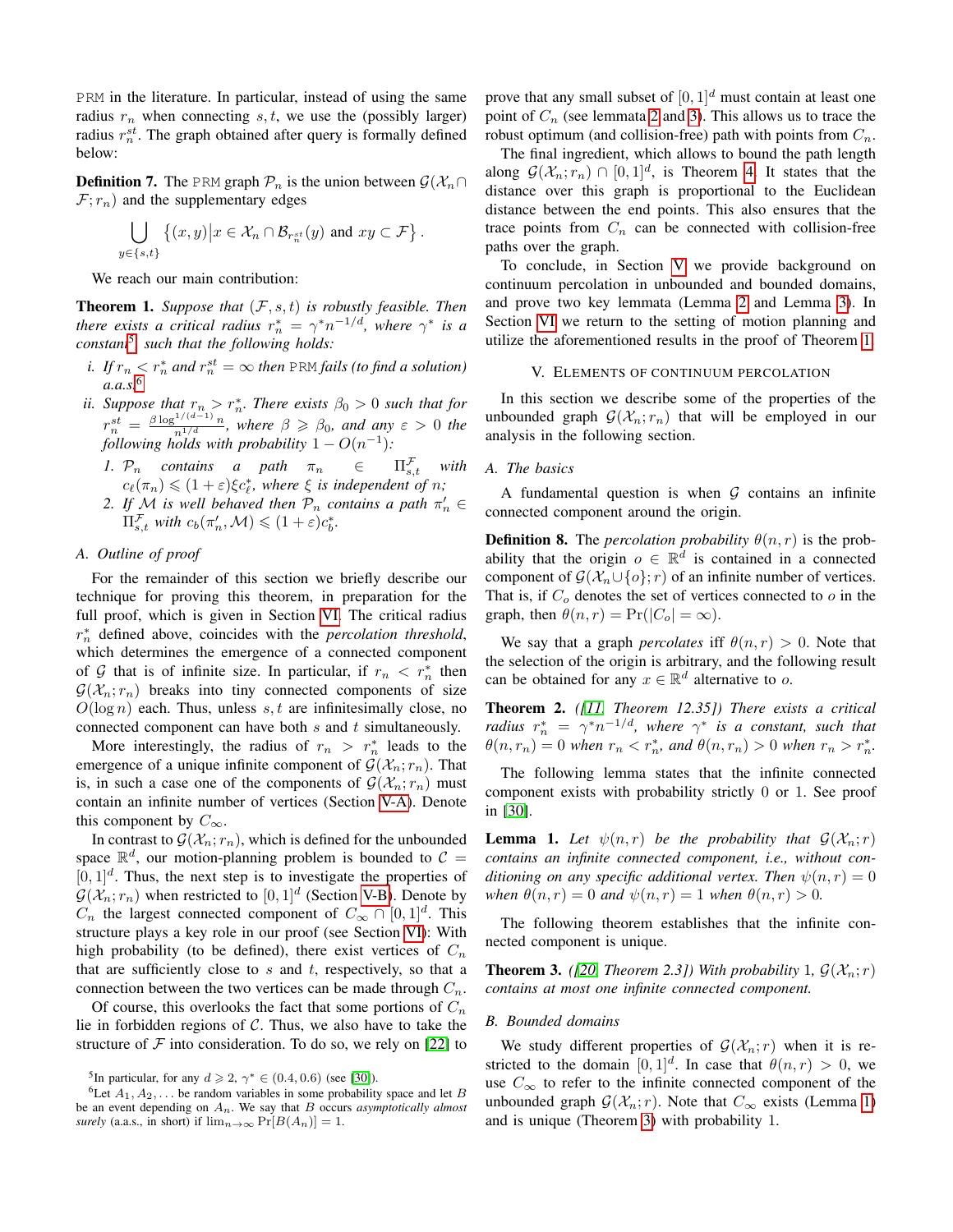Denote by  $C_n$  the largest connected component of  $C_\infty \cap$  $[0,1]^d$ . By definition,  $C_n$  is also a subgraph of  $\mathcal{G}(\mathcal{X}_n \cap$  $[0, 1]^d$ ;  $r_n$ ). The following lemma shows that with high probability all the points from  $C_{\infty}$ , that are sufficiently close to the center of  $[0, 1]^d$ , are members of  $C_n$ .

<span id="page-4-1"></span>**Lemma 2.** Let 
$$
r_n > r_n^*
$$
. Define

$$
H_n = [0,1]^d \setminus \mathcal{B}_{1/\log n} (\mathbb{R}^d \setminus [0,1]^d).
$$

*Denote by*  $\mathfrak{E}_n^1$  the event that  $C_\infty \cap H_n \subset C_n$ . Then there exist  $n_0 \in \mathbb{N}$  *and*  $\alpha > 0$  *such that for any*  $n > n_0$  *it holds that* 

$$
\Pr[\mathfrak{E}_n^1] \geq 1 - \exp\left(-\alpha n^{1/d} \log^{-1} n\right).
$$

*Proof:* This statement is an adaptation of Lemma 8 and Theorem 2 of  $[22]^7$  $[22]^7$  $[22]^7$ . Let  $C'_1, \ldots, C'_k$  denote the connected components of  $\mathcal{C}_{\infty} \cap [0,1]^d$ , and set  $C_n$  to be the component  $C_i'$ with the largest number of vertices. Without loss of generality,  $C_n = C'_1$ . See illustration in Figure [2.](#page-4-5)

Observe that if  $C_i' \subset C_\infty$  then it must have at least one vertex  $x'_i \in C'_i$  that lies closely to the boundary of  $[0, 1]^d$ , i.e.,  $||x - \partial([0, 1]^d)|| \leq r_n$ , as otherwise  $C'_i$  will not be able to connect to the rest of  $C_{\infty}$ . Thus, diam $(C_i') \leq \log^{-1} n - r_n$ is required for  $C_i'$  to be able to reach  $H_n$ , where  $\text{diam}(D) =$  $\sup_{x,x'\in D} ||x - x'||$  defines the diameter of a given  $D \subset \mathbb{R}^d$ . We shall show that this does not hold for  $i > 1$ .

Theorem 2 in [\[22\]](#page-8-22) states that for any  $\phi_n$  large enough there exist  $\alpha', n_0$  such that for any  $n > n_0$  it holds with probability at least  $1 - \exp(-\alpha' n^{1/d} \phi_n)$  that  $\text{diam}(C_i') < \phi_n$  for any  $1 <$  $i \le k$ . By setting  $\alpha = \alpha'/2$ ,  $\phi_n = 1/(2 \log n)$  the conclusion immediately follows.



<span id="page-4-5"></span>Fig. [2.](#page-4-1) Illustration for Lemma 2. The outer cube represents  $[0, 1]^d$ , whereas the inner cube depicted with dashed boundary is  $H_n$ . Observe that  $H_n$  has side length of  $1-\frac{2}{\log n}$ . The purple, blue and red graphs combined describe  $C_{\infty}$ , whereas  $C_n$  is depicted in blue, and  $C'_2, C'_3, C'_4, C'_5$  are in red.

Observe that for any fixed point x internal to  $[0,1]^d$  there exists  $n_0 \in (0, \infty)$  such that for any  $n > n_0$  it holds that  $x \in$  $H_n$ . The following lemma bounds the probability of having at least one point from  $C_n$  in a (small) subregion of  $H_n$ . Note that the value  $\beta$  corresponds to the value used in Theorem [1.](#page-3-0)

<span id="page-4-2"></span>**Lemma 3.** Let  $r_n > r_n^*$ . Define  $H'_n \subset H_n$  to be a hypercube *of side length*  $h'_n = \frac{\beta \log^{1/(d-1)} n}{n^{1/d}}$ *. Denote by*  $\mathfrak{E}_n^2$  *the event that*  $H'_n \cap C_n \neq \emptyset$ . Then there exists  $n_0 \in \mathbb{N}$  and  $\beta_0 > 0$  such that *for any*  $n > n_0$ ,  $\beta > \beta_0$  *it holds that*  $\Pr[\mathfrak{E}_n^2 | \mathfrak{E}_n^1] \geq 1 - n^{-1}$ .

*Proof:* Define  $G_n = \mathcal{G}(\mathcal{X}_n, r_n) \cap H'_{n}, n' = E[|\mathcal{X}_n \cap H'_n|]$ and observe that  $n' = n \cdot |H'_n| = \beta^d \log^{d/(d-1)} n$ .

We treat  $G_n$  as a subset of  $\mathbb{R}^d$  in order to apply a rescaling argument. Observe that (scalar) multiplication of every point of  $H'_n$  with  $1/h'_n$  yields a translation of  $[0, 1]^d$ . We will use the superscript  $1/h'_n$  to describe this rescaling to a given object. For instance, applying the same transformation on  $G_n$  yields the graph  $G_n^{1/h_n}$ , which has the same topology as  $G_n$ . Denote by  $x_\ell \in H'_n$  the (lexicographically) smallest point of  $H'_n$ , i.e.,  $x_{\ell} = (1/\log n, \ldots, 1/\log n)$ . Notice that

$$
G_n^{1/h'_n} - x_\ell^{1/h'_n} = \mathcal{G}(\mathcal{X}_n^{1/h'_n} \cap [0,1]^d, r_n/h'_n) = \mathcal{G}(\mathcal{X}_{n'} \cap [0,1]^d, r_{n'}),
$$

where the minus sign in the left-hand side represents a translation by a vector. This implies that  $G_n$ , which is defined over  $H'_n$  behaves as  $\mathcal{G}(\mathcal{X}_{n'} \cap [0,1]^d; r_{n'})$ . This allows to leverage Theorem 1 from [\[22\]](#page-8-22), which bounds the number of vertices from the unbounded component. In particular, there exists  $\beta_0 > 0$  such that

$$
\Pr[C_{\infty} \cap H'_n = \Theta(n')] \ge 1 - \exp\left(-\beta_0^{-(d-1)} n'^{\frac{d-1}{d}}\right)
$$

$$
= 1 - \exp\left(-\beta_0^{-(d-1)} \beta^{d-1} \log n\right)
$$

$$
\ge 1 - \exp(-\log n) = 1 - n^{-1}.
$$

While this is an overkill for our purpose, it does the job in proving that  $Pr[C_{\infty} \cap H'_n \neq \emptyset] \geq 1 - n^{-1}$ . As we assume that  $\mathfrak{E}_n^1$  holds (Lemma [2\)](#page-4-1), it follows that  $C_n \cap H'_n \neq \emptyset$  holds with probability at least  $1 - n^{-1}$ .

The following statement allows to bound the graph distance between two connected vertices. We endow every edge of the graph with a length attribute that represents the Euclidean distance between the edges' endpoints. For every two vertices  $x, x'$  of G, dist $(G, x, x')$  denotes the length of the shortest (weighted) path on  $G$  between the two vertices.

<span id="page-4-3"></span>**Theorem 4.** ([\[9,](#page-8-25) Theorem 3]) Let  $r_n r_n^*$ . There exists a *constant*  $\xi \geq 1$ *, independent of n, such that*  $Pr[\mathfrak{E}_n^3] =$  $1 - O(n^{-1})$ , where the event  $\mathfrak{E}_n^3$  is defined as follows: For any two vertices  $x, x'$  in the same connected component of  $\mathcal{G}(\mathcal{X}_n \cap [0,1]^d; r_n)$ , with  $||x - x'|| = \omega(r_n)$ , it holds that  $dist(\mathcal{G}_n, x, x') \leq \xi ||x - x'||.$ 

# VI. PROOF OF THEOREM [1](#page-3-0)

<span id="page-4-0"></span>We provide a full proof for the positive setting with length cost. The proof for the bottleneck case is very similar to the length case, and it is therefore deferred to the extended version [\[30\]](#page-9-4). The incompleteness proof for  $r_n < r_n^*$  is presented there as well.

Suppose that  $r_n > r_n^*, r_n^{st} = \frac{\beta \log^{1/(d-1)} n}{n^{1/d}}, \beta > \beta_0$ . For simplicity, we set  $r_n = \gamma n^{-1/d}$ , where  $\gamma > \gamma^*$ . By Lemma [1](#page-3-6)

<span id="page-4-4"></span><sup>&</sup>lt;sup>7</sup>We mention that [\[22\]](#page-8-22) uses a slightly different, but nevertheless equivalent model. While we consider an RGG that is bounded to  $[0, 1]^d$  and PPP of density n, they consider the domain  $[0, n]^d$  with density 1. It is only a matter of rescaling and variable substitution to import their results to our domain.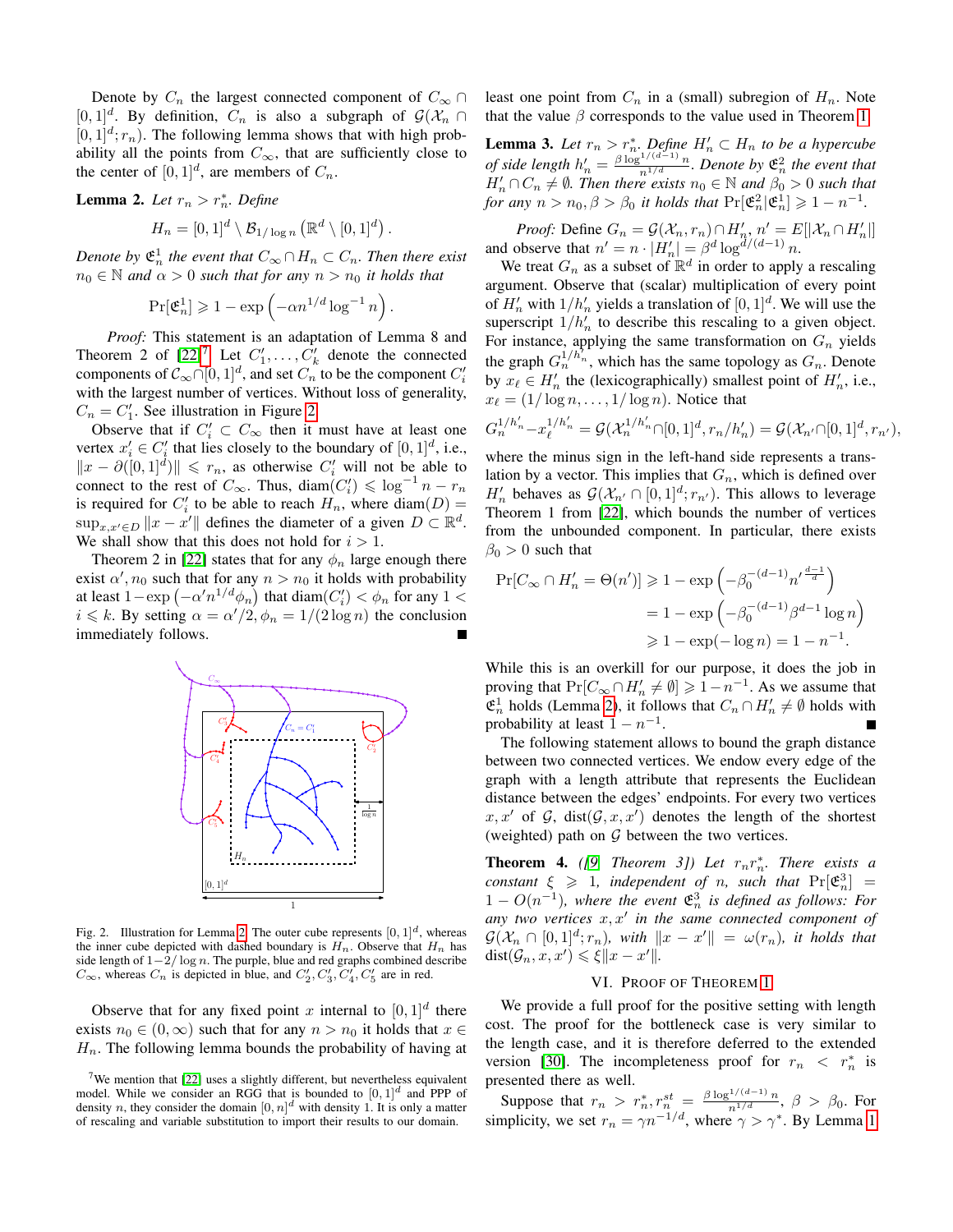and Theorem [3,](#page-3-7)  $\mathcal{G}(\mathcal{X}_n; r_n)$  contains a unique infinite connected component  $C_{\infty}$ . Recall that  $C_n$  denotes the largest connected component of  $C_{\infty} \cap [0,1]^d$ . Also note that  $r_n^{st} = h'_n$ , where  $h'_n$  is defined in Lemma [3.](#page-4-2)

Recall that  $c_{\ell}^{*}$  denotes the robust optimum, with respect to path length (Definition [2\)](#page-2-2). Fix  $\varepsilon > 0$ . By definition, there exists a robust path  $\pi_{\varepsilon} \in \Pi^{\mathcal{F}}_{s,t}$  and  $\delta > 0$  such that  $c_{\ell}(\pi_{\varepsilon}) \leq (1+\varepsilon)c_{\ell}^*$ and  $\mathcal{B}_{\delta}(\pi_{\varepsilon}) \subset \mathcal{F}$ . See illustration in Figure [3.](#page-5-1)



<span id="page-5-1"></span>Fig. 3. Illustration for the proof of Theorem [1.](#page-3-0)ii. The outer cube represents the configuration space, whereas the dashed cube is  $H_n$ . The gray area represents the forbidden regions. The robust feasible path  $\pi^*$  and  $\pi_{\varepsilon}$  are depicted in green and red, respectively. Observe that every point along  $\pi_{\varepsilon}$  is at least  $\delta$  away from  $C \setminus F$ .  $p_1 = s, p_2, \ldots, p_{k-1}, p_k = t$  are depicted as black bullets, where  $k = 8$ .  $\mathcal{B}_{r_n^{st}}(p_i)$  are depicted as blue circles, while the blue cross in each such circle represents  $q_i$ .

We now define a sequence of k points  $p_1, \ldots, p_k$  along  $\pi_{\varepsilon}$ that are separated by exactly  $\delta/2\xi$  units, where  $\xi$  is as defined in Theorem [4.](#page-4-3) In particular, define  $k = [c_\ell(\pi_\varepsilon) \cdot 2\xi/\delta]$ , set  $p_1 = s, p_k = t$ , and assign  $p_i$  along  $\pi_{\varepsilon}$ , such that  $c_\ell \left( \pi_{\varepsilon}^{i-1,i} \right) =$ δ/2ξ, where  $\pi_{\varepsilon}^{i-1,i}$  represents the subpath of  $\pi_{\varepsilon}$  starting at  $p_{i-1}$  and ending at  $p_i$ . Notice that k is finite.

<span id="page-5-2"></span>**Claim 1.** Denote by  $\mathfrak{E}_n^4$  the event that for all  $i \in [k]$  there *exists*  $q_i \in C_n$  *such that*  $q_i \in \mathcal{B}_{r_n^{st}}(p_i)$  *and*  $q_i \in C_n$ *. Then*  $\Pr[\mathfrak{E}_n^4 | \mathfrak{E}_n^1] \geq 1 - k \Pr[\overline{\mathfrak{E}_n^2} | \mathfrak{E}_n^1]$  (see definition of  $\mathfrak{E}_n^1, \mathfrak{E}_n^2$  in *Lemma [2](#page-4-1) and Lemma [3,](#page-4-2) respectively).*

*Proof:* Define  $H'_n(x) \subset \mathbb{R}^d$  to represent a *d*-dimensional (axis-aligned) hypercube of side length  $h'_n$  that is centered in  $x \in \mathbb{R}^d$ . Formally,  $H'_n(x) = x + h'_n \cdot \left[-\frac{1}{2}, \frac{1}{2}\right]^d$ . Observe that  $H'_n(p_i) \subset H_n$  for *n* large enough. Also note that  $H'_n(p_i) \subset$  $\mathcal{B}_{r_{\underline{n}}^{st}}(p_i)$ . Thus, the result follows from the union bound.

Suppose that  $\mathfrak{E}_n^1$ ,  $\mathfrak{E}_n^4$  are satisfied. Let  $q_1, \ldots, q_k \in C_n$  be the points obtained from Claim [1.](#page-5-2) These points reside in a single connected component of  $\mathcal{G}_n$ . Define the path

$$
\pi_n := s \to q_1 \leadsto q_2 \leadsto \ldots \leadsto q_k \to t,
$$

where  $s \rightarrow q_1$  represents a straight-line path from s to  $q_1$ , and  $q_i \leadsto q_{i+1}$  represents the shortest path from  $q_i$  to  $q_{i+1}$ in  $\mathcal{G}_n$ . The next claim states that if in addition  $\mathfrak{E}_n^3$  is satisfied (Theorem [4\)](#page-4-3), then  $\pi_n$  is also collision free.

<span id="page-5-3"></span>**Claim 2.** Suppose that  $\mathfrak{E}_n^1, \mathfrak{E}_n^3, \mathfrak{E}_n^4$  are satisfied. Then  $\pi_n \in \mathbb{R}$  $\Pi_{s,t}^{\mathcal{F}}$  *is a path in*  $\mathcal{P}_n$  *(with probability 1).* 

*Proof:* First, observe that the straight-line paths  $s \rightarrow$  $q_1, q_k \rightarrow t$  are contained in  $\mathcal{P}_n$  due to the definition of PRM and the fact that  $r_n^{st} < \delta$ . Let us consider a specific subpath  $q_i \rightsquigarrow q_{i+1}$ . Recall from Claim [1](#page-5-2) and by definition of  $p_i, p_{i+1}$ that dist $(\mathcal{G}_n, q_i, q_{i+1}) \leq 2r_n^{st} + \xi ||p_{i+1} - p_i|| = o(1) + \delta/2$ , which is bounded by  $\delta$ . Thus, for any point  $q'_i$  along  $q_i \leadsto q_{i+1}$ it holds that  $||q_i' - p_i|| < \delta$ ,  $||q_i' - p_{i+1}|| < \delta$ . Thus,  $Im(\pi_n) \subset$  $\mathcal{B}_{\delta}(\pi_{\varepsilon})\subset\mathcal{F}.$ 

The next claim states that the length of  $\pi_n$  is a constant factor from the optimum.

<span id="page-5-4"></span>**Claim 3.** Suppose that  $\mathfrak{E}_n^1, \mathfrak{E}_n^3, \mathfrak{E}_n^4$  are satisfied. We have that  $c_{\ell}(\pi_n) \leq (1 + \varepsilon)\xi c_{\ell}^*$  (with probability 1).

*Proof:* By Theorem [4](#page-4-3) and the triangle inequality, it follows that

$$
c_{\ell}(\pi_n) = ||s - q_1|| + \text{dist}(\mathcal{G}_n, q_1, q_k) + ||t - q_k||
$$
  
\n
$$
\leq 2r_n^{st} + \sum_{i=2}^k \text{dist}(\mathcal{G}_n, q_{i-1}, q_i) \leq o(1) + \sum_{i=2}^k \xi ||q_{i-1} - q_i||
$$
  
\n
$$
\leq o(1) + \xi \sum_{i=2}^k (||q_{i-1} - p_{i-1}|| + ||p_i - p_{i-1}|| + ||q_i - p_i||)
$$
  
\n
$$
\leq o(1) + \xi \sum_{i=2}^k c_{\ell}(\pi_{\varepsilon}^{i-1,i}) \leq o(1) + (1 + \varepsilon)\xi c_{\ell}^*.
$$

To conclude, Claim [2](#page-5-3) and Claim [3](#page-5-4) show the existence of a (collision free) path  $\pi_n$  in  $\mathcal{P}_n$ , whose length is at most (1+  $\varepsilon$ ) $\xi c_{\ell}^{*}$ . It remains to bound the probability that  $\mathfrak{E}_n^1$ ,  $\mathfrak{E}_n^3$ ,  $\mathfrak{E}_n^4$  hold simultaneously:

$$
\begin{aligned} \Pr[\mathfrak{E}_n^1 \wedge \mathfrak{E}_n^3 \wedge \mathfrak{E}_n^4] &= \Pr\left[\mathfrak{E}_n^3 \wedge \mathfrak{E}_n^4 | \mathfrak{E}_n^1\right] \cdot \Pr[\mathfrak{E}_n^1] \\ &= \left(1 - \Pr\left[\overline{\mathfrak{E}_n^3 \wedge \mathfrak{E}_n^4} | \mathfrak{E}_n^1\right]\right) \cdot \Pr[\mathfrak{E}_n^1] \\ &= \left(1 - \Pr\left[\overline{\mathfrak{E}_n^3 \vee \mathfrak{E}_n^4} | \mathfrak{E}_n^1\right]\right) \cdot \Pr[\mathfrak{E}_n^1] \\ &\geqslant \left(1 - \Pr\left[\overline{\mathfrak{E}_n^3} | \mathfrak{E}_n^1\right] - \Pr\left[\overline{\mathfrak{E}_n^4} | \mathfrak{E}_n^1\right]\right) \cdot \Pr[\mathfrak{E}_n^1] \end{aligned}
$$

By Claim [1](#page-5-2) and Lemma [3,](#page-4-2)  $Pr[\overline{\mathfrak{E}_n^4}|\mathfrak{E}_n^1] \leq k Pr\left[\overline{\mathfrak{E}_n^2}|\mathfrak{E}_n^1\right] \leq k$  $kn^{-1}$ . Also note that  $Pr[\mathfrak{E}_n^3 | \mathfrak{E}_n^1] \geqslant Pr[\mathfrak{E}_n^3]$ , since  $Pr[\mathfrak{E}_n^3 | \overline{\mathfrak{E}_n^1}]$  = 0. Therefore,

$$
\Pr[\mathfrak{E}_n^1 \wedge \mathfrak{E}_n^3 \wedge \mathfrak{E}_n^4] \geq (1 - \Pr\left[\overline{\mathfrak{E}_n^3} | \mathfrak{E}_n^1\right] - \Pr\left[\overline{\mathfrak{E}_n^4} | \mathfrak{E}_n^1\right]) \cdot \Pr[\mathfrak{E}_n^1]
$$
  
\n
$$
\geq (1 - O(n^{-1}) - kn^{-1}) \left(1 - \exp\left(-\alpha n^{1/d} \log^{-1} n\right)\right)
$$
  
\n
$$
= 1 - O(n^{-1}).
$$

## VII. EXPERIMENTAL RESULTS

<span id="page-5-0"></span>We present experiments demonstrating the effect of using different values of the connection radius  $r_n$  on the running time, cost of solution for the length cost  $c_f$ , and success rate, when running the algorithms PRM and FMT<sup>\*</sup> on problems of dimensions up to 12. In particular,  $r_n$  ranges between the critical radius (Theorem [1\)](#page-3-0) and previously obtained upper bounds from [\[14,](#page-8-5) [15\]](#page-8-7).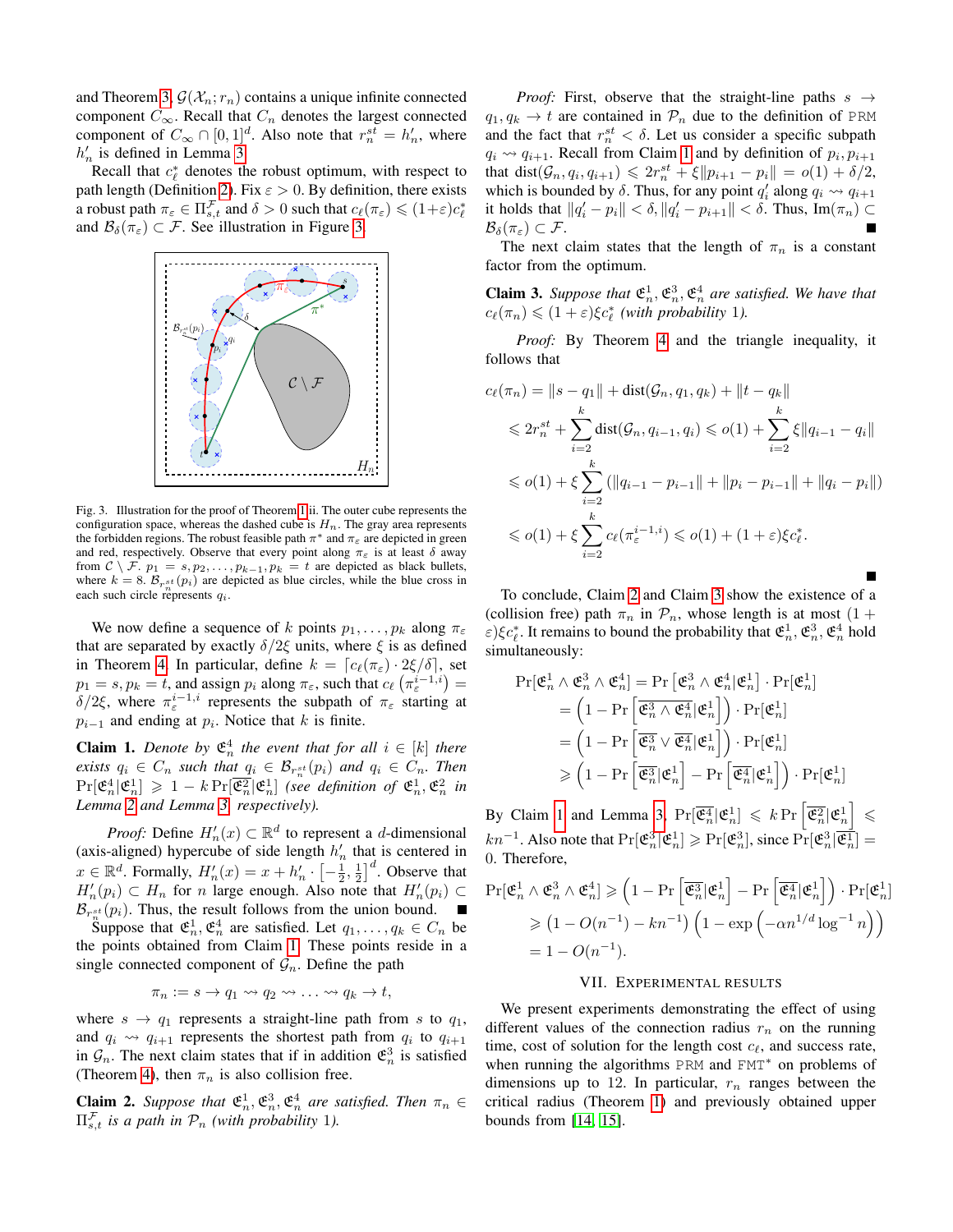We validate our theory for PRM (Theore[m1\)](#page-3-0) and FMT<sup>\*</sup> (See [\[30\]](#page-9-4)) for the path-length cost  $c_\ell$ . We observe that smaller connection radii, than previously-obtained bounds, still allow the planners to converge to high-quality, near-optimal paths. Furthermore, we identify situations in which using a radius that is close to  $r_n^*$  allows to obtain a high-quality solution more quickly. Moreover, although the resulting cost for the smaller radii can be slightly worse, we observe that postprocessing the paths using standard simplification methods yields solutions that are only marginally inferior to the best (postprocessed) solution.Specifically, in harder scenarios the advantage in using a smaller connection radius is more prominent; in some cases we obtain a reduction of 50% in running time, with an improved cost, and similar success rate when compared to the results obtained using the original FMT<sup>∗</sup> connection radius.

## *A. Implementation details*

In our experiments, we used the Open Motion Planning Library (OMPL 1.3) [\[34\]](#page-9-7) on a  $2.6$ GHz $\times$ 2 Intel Core i5 processor with 16GB of memory. Result were averaged over 50 runs and computed for dimensions up to 12.

The planners that we used are PRM and the batch variant of FMT<sup>∗</sup> , which were adapted for samples from a PPP, where  $n$  is the expected number of samples. The two planners use the connection radii  $r_n, r_n^{st}$ . Note that  $r_n^{st}$  should be at Least  $\frac{\beta \log^{1/(d-1)} n}{n^{1/d}}$ , but the exact value of  $\beta$  is unknown. For simplicity, we set  $r_n^{st}$  to be identical to  $r_{PRM^*}$ , defined in [\[15\]](#page-8-7). We emphasize that although we use an asymptotically smaller value, it still yields (empirically) convergence in cost. This suggests that the bound on  $r_n^{st}$  can be further reduced.

by  $r_k = r_{\text{FMT}^*}$ , is as defined in [\[14\]](#page-8-5). radius to be  $r_0 = \gamma n^{-1/d}$ , where we define a set of  $k + 1$  increasing Given a scenario and a value  $n$ , connection radii,  $\{r_0, \ldots, r_k\}$ , as follows. We set the minimal connection  $\gamma = 1$ . Note that  $\gamma$  is larger than  $\gamma^*$  by a factor of roughly 2. The maximal connection radius, denoted For each  $1 \leqslant i \leqslant k - 1$  we define



 $k = 10$ , and that in some experiments an additional radius  $\frac{1.00 \text{ m}}{1.00 \text{ m}}$ and number of samples  $n$  we run our planning algorithm with  $r_i = r_0 + i\cdot\Delta$ , where  $\Delta = (r_k - r_0)/k$ . Now, for every scenario  $r_n^{st}$ , and  $r_n \in \{r_0, \ldots, r_k\}$ . Note that all our plots are for  $r_{k+1} = r_{PRM^*} > r_{FMT^*}$  appears as well (see [\[15\]](#page-8-7)). The figure to the right depicts the colors and labeling that will be used throughout this section.

# *B. Results*

Euclidean space. The scenario we consider consists of a point robot moving in the obstacle-free unit  $d$ -dimensional hypercube. Therefore,  $\mathcal{F} = \mathcal{C} = [0, 1]^d$ . We set the start and target positions of the robot to be  $s = (0.1, \ldots, 0.1)$  and  $t = (0.9, \ldots, 0.9)$ , respectively.

We run PRM and plot (i) the overall running time, (ii) the normalized cost  $(c_\ell)$  of the obtained solution, where a value

<span id="page-6-3"></span>

<span id="page-6-4"></span>Fig. 4. Two of the scenarios used in the experiments. (a)  $dD$  Hypercube with  $2<sup>d</sup>$  hypercubical obstacles, and (b) 3D Cubicles. Start and target configurations for a robot are depicted in green and red, respectively. Scenario (b) is provided with the OMPL distribution.

of 1 represents the best possible cost, and (iii) the portion of successful runs—all as a function of the expected number of samples *n*. The results for dimensions 4 and 8 are depicted in Figure [5a](#page-6-0) and Figure [5b,](#page-6-1) respectively. See [\[30\]](#page-9-4) for plots for  $d = 12.$ 

The plots demonstrate the following trend: for each radius  $r$ the cost obtained by PRM converges to some constant<sup>[8](#page-6-2)</sup> times the optimal cost, which is marked with the dashed red curve in the "Cost vs. n" plot. Clearly,  $r_{PRM*}$  yields the best cost but at the price of increased running time.  $r_{10} = r_{\text{FMT}^*}$  obtains the next best cost, with improved running time, and so on. Note that for  $d = 4$ , already for  $n = 1$ K a solution is found for all radii except  $r_0$ , whereas for  $d = 8$  and  $n = 5K$  a solution is found for all radii above  $r_4$ . It is important to note that there is a clear speedup in the running times of PRM when using  $r_i$ for  $i \leq 9$ , over  $r_{\text{FMT}^*}$ ,  $r_{\text{PRM}^*}$ , with a slight penalty (a factor of roughly 2) in the resulting costs. In  $[30]$  we also study how  $r_i$  affects the size of  $C_n$ .

<span id="page-6-0"></span>

<span id="page-6-1"></span>Fig. 5. PRM in the (a) 4D and (b) 8D Hypercube.

**General Euclidean space.** We consider the following  $d$ -

<span id="page-6-2"></span><sup>8</sup>We note that it is possible that for larger values of n the cost values for different radii will eventually converge to the same value.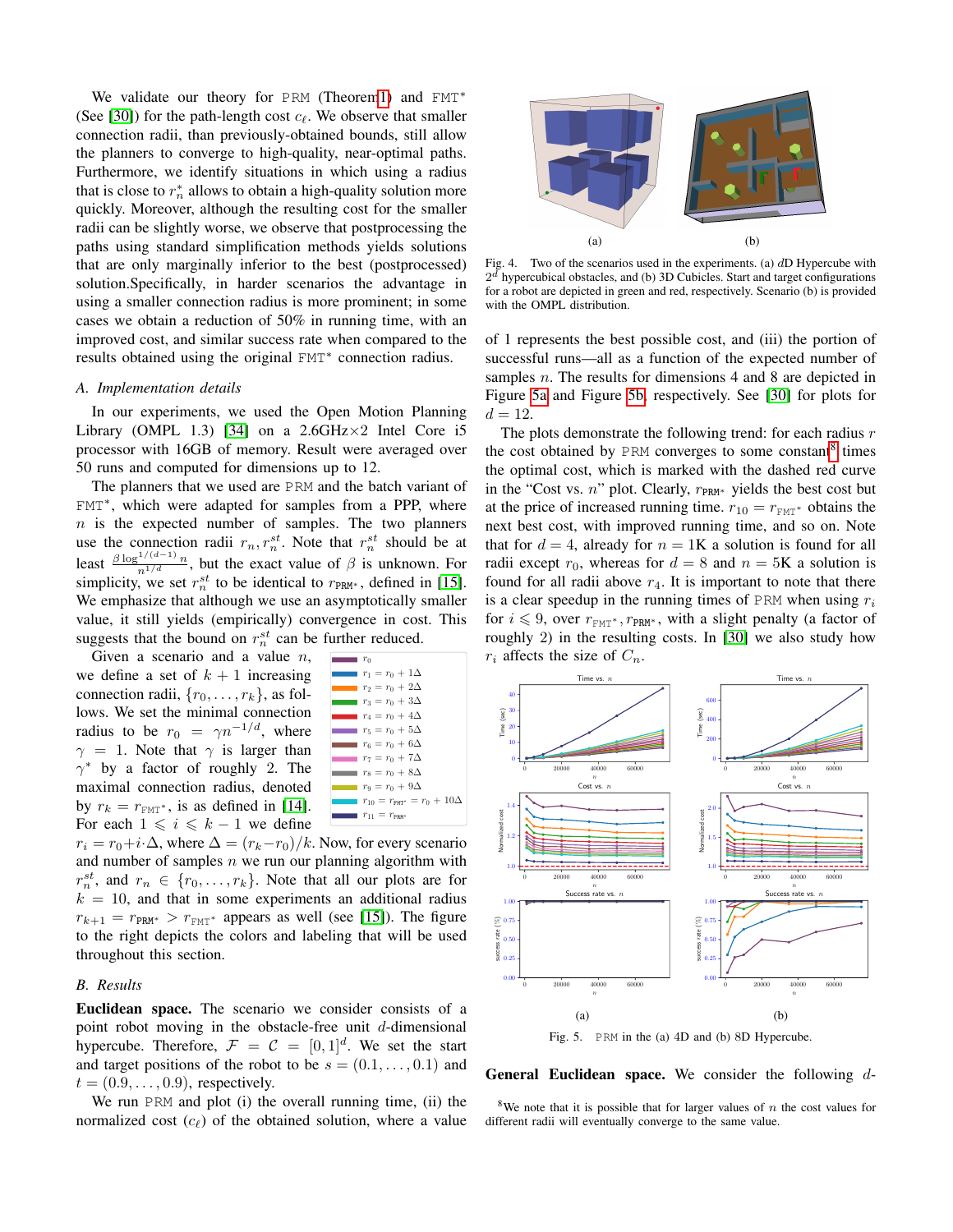dimensional scenario (based on a scenario from [\[31\]](#page-9-6)), for  $d \in \{4, 8\}$ , depicted in Figure [4a](#page-6-3) in 3D, and a point robot:  $C = [0, 1]^d$  is subdivided into  $2^d$  sub-cubes by halving it along each axis. Each sub-cube contains a centered d-dimensional axis-aligned hypercubical obstacle that covers 25% of the subcube. The start position s of the robot is placed on the diagonal between  $(0, \ldots, 0)$  and  $(1, \ldots, 1)$ , such that it is equidistant from the origin and from the closest hypercubical obstacle.  $t$ is selected similarly, with respect to  $(1, \ldots, 1)$ .

Here we use FMT<sup>\*</sup> with radii ranging from  $r_0$  to  $r_{10}$ . We also ran PRM which exhibited a similar behavior. Figure [6a](#page-7-1) presents the results for  $d = 4$ . We plot the average cost after simplifying the resulting paths in addition to the average original cost. We mention that there is a difference in cost between the various radii and that costs obtained using larger radii are often better. However, after applying OMPL's default path-simplification procedure we obtain paths with negligible differences in cost. This suggests that paths obtained using the smaller connection radii are of the same homotopy class as the path obtained using  $r_{\text{FMT}}$ \*. For  $d = 8$  we obtain similar results. However, the success rates deteriorate as the dimension increases (see extended version [\[30\]](#page-9-4)).

General non-Euclidean space. We use the Cubicles scenario (see Figure [4b\)](#page-6-4) provided with the OMPL distribution [\[34\]](#page-9-7). Here the goal is to find a collision-free path for two L-shaped robots that need to exchange their positions (in green and red). Since the robots are allowed to translate and rotate, then  $d =$ 12 and  $\mathcal C$  is non-Euclidean. Although our theory does directly apply here, we chose to test it empirically for such a setting. A similar experiment involving only one L-shaped robot is discussed in [\[30\]](#page-9-4).

We ran our experiments with FMT<sup>\*</sup> using a connection radii ranging from  $r_0$  to  $r_{10} = r_{\text{FMT}}$ . Initially, no solution was found in all runs. Indeed, as was mentioned in [\[17\]](#page-8-26), this is not surprising, since the theory from which the radius values are derived assumes that the configuration space is Euclidean. In the same paper the authors propose a heuristic for effectively using radius-based connections in motion planning. In our experiments (Figure [6b\)](#page-7-2) we increased all radii by a multiplicative factor of 10 in order to increase the success rates. We mention that this yielded similar behavior to that when using the connection scheme suggested in [\[17\]](#page-8-26).

Observe in Figure [6b,](#page-7-2) that the variance in cost after path simplification is again significantly smaller than the variance in the original cost. Clearly, smaller radii exhibit shorter running times, but with smaller success rates. However, since the success rate improves as the number of samples  $n$  increases, one could use the smaller radii with larger  $n$  and still obtain a solution with comparable cost and success rate in shorter running time. Indeed, using  $r_3$  (green) with 75K samples we obtain a solution whose cost (after simplification) is slightly better than the cost obtained using  $r_{10}$  with 42K samples (after simplification). Moreover, the running time of the former is roughly 50% of the time taken for the latter, and both obtain similar success rates. This indicates that in such settings, one could benefit from using smaller radii in terms of favorable running times and obtain a comparable or even better cost with similar success rates.

<span id="page-7-1"></span>

Fig. 6. (a)  $FMT^*$  for a point robot in the 4D hypercube with obstacles scenario (Figure [4a\)](#page-6-3) (b) FMT<sup>\*</sup> for two rigid-body robots moving in OMPL's Cubicles scenario (Figure [4b\)](#page-6-4). Both the average original cost and the average cost after simplification are presented for each radius. There is a difference in cost between the various radii (dashed lines), that diminishes after simplifying the resulting paths (solid lines).

## <span id="page-7-2"></span>VIII. FUTURE WORK

<span id="page-7-0"></span>In this work we leveraged techniques from percolation theory to develop stronger analysis of PRM-based sampling-based motion planners. In the hope of providing mathematically rigorous presentation, while still being accessible, we chose to focus the discussion on simplified, possibly unrealistic, robotic systems. In particular, we assumed a holonomic system having a Euclidean configuration space.

Our immediate future goal is to extend our theory to non-Euclidean spaces, such as those arising from rigid bodies translating and rotating in space. The next challenge will be to extend the model to robots with differential constraints. While the latter task seems daunting, we should keep in mind that the state space of such systems can be modeled as a differential manifold. This may allow to locally apply our Euclidean-space techniques to analyze manifold spaces. Indeed, a similar approach has already been considered in previous work [\[26,](#page-8-19) [27\]](#page-8-20).

The next algorithmic challenge is to consider robotic systems for which precise *steering*, i.e., solving the *two-point boundary value problem*, cannot be performed, at least not efficiently (see discussion in [\[19,](#page-8-21) Section 1.3]). In such cases, PRM-based planners (as we considered here), or RRT<sup>\*</sup>-based techniques, cannot be applied. We pose the following question: Is it possible to extend existing planners to work in the absence of a steering function, while maintaining their theoretical properties? We plan to tackle this question in the near future.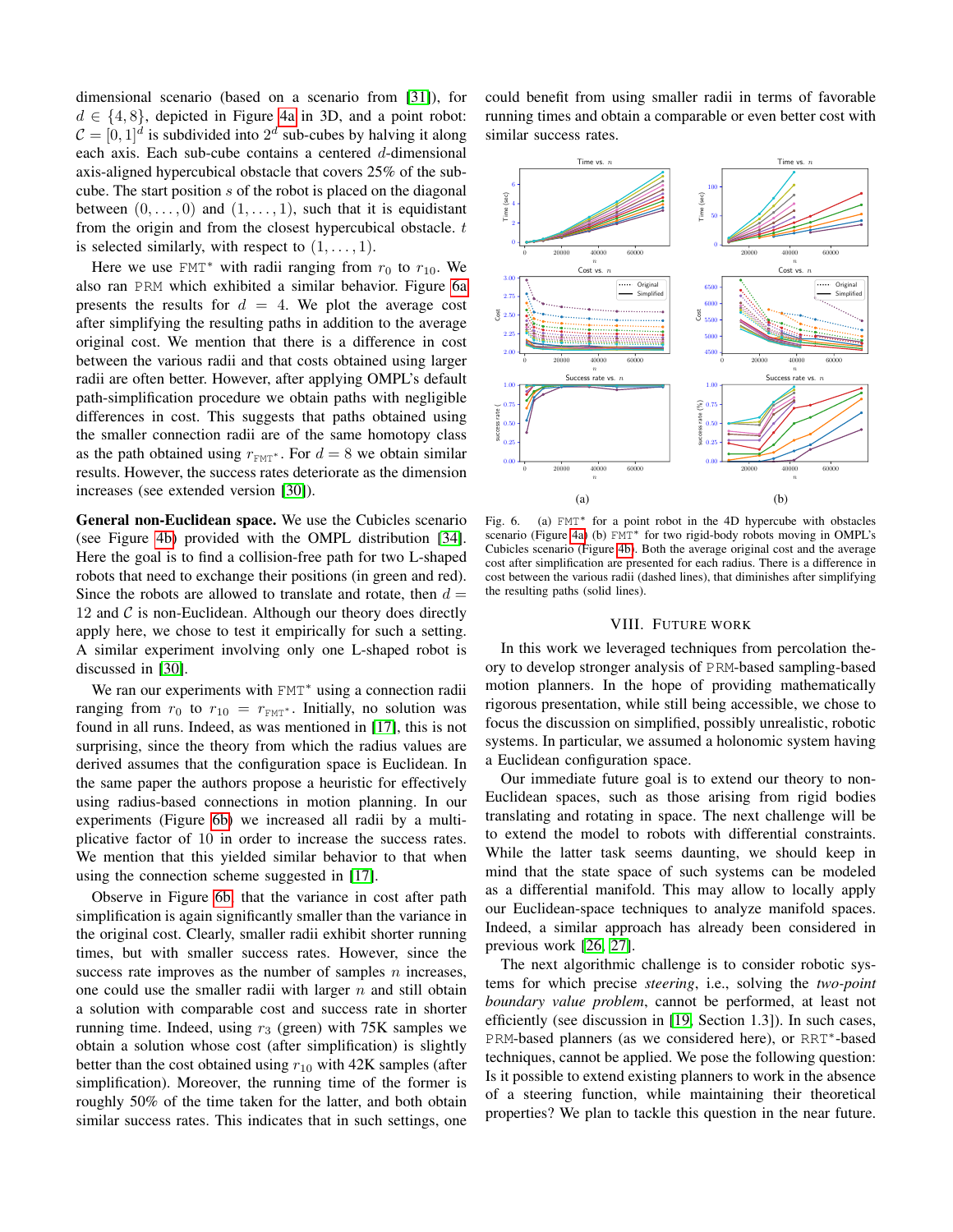## REFERENCES

- <span id="page-8-9"></span>[1] Ron Alterovitz, Sachin Patil, and Anna Derbakova. Rapidly-exploring roadmaps: Weighing exploration vs. refinement in optimal motion planning. In *IEEE International Conference on Robotics and Automation (ICRA)*, pages 3706–3712, 2011.
- <span id="page-8-10"></span>[2] Oktay Arslan and Panagiotis Tsiotras. Use of relaxation methods in sampling-based algorithms for optimal motion planning. In *IEEE International Conference on Robotics and Automation (ICRA)*, pages 2413–2420, 2013.
- <span id="page-8-2"></span>[3] Cenk Baykal and Ron Alterovitz. Asymptotically optimal design of piecewise cylindrical robots using motion planning. In *Robotics: Science and Systems*, 2017.
- <span id="page-8-16"></span>[4] Andrew Dobson and Kostas E. Bekris. Sparse roadmap spanners for asymptotically near-optimal motion planning. *International Journal of Robotics Research*, 33(1): 18–47, 2014.
- <span id="page-8-12"></span>[5] Andrew Dobson, George V. Moustakides, and Kostas E. Bekris. Geometric probability results for bounding path quality in sampling-based roadmaps after finite computation. In *IEEE International Conference on Robotics and Automation*, pages 4180–4186, 2015.
- <span id="page-8-6"></span>[6] Andrew Dobson, Kiril Solovey, Rahul Shome, Dan Halperin, and Kostas E. Bekris. Scalable asymptoticallyoptimal multi-robot motion planning. In *International Symposium on Multi-Robot and Multi-Agent Systems*, 2017.
- <span id="page-8-4"></span>[7] Massimo Franceschetti and Ronald Meester. *Random Networks for Communication: From Statistical Physics to Information Systems*. Cambridge Series in Statistical and Probabilistic Mathematics. Cambridge University Press, 2008.
- <span id="page-8-1"></span>[8] Emilio Frazzoli and Marco Pavone. Multi-vehicle routing. In *Encyclopedia of Systems and Control*. 2015.
- <span id="page-8-25"></span>[9] Tobias Friedrich, Thomas Sauerwald, and Alexandre Stauffer. Diameter and broadcast time of random geometric graphs in arbitrary dimensions. *Algorithmica*, 67(1):65–88, 2013.
- <span id="page-8-11"></span>[10] Jonathan D. Gammell, Siddhartha S. Srinivasa, and Timothy D. Barfoot. Batch informed trees (BIT\*): Samplingbased optimal planning via the heuristically guided search of implicit random geometric graphs. In *IEEE International Conference on Robotics and Automation (ICRA)*, pages 3067–3074, 2015.
- <span id="page-8-23"></span>[11] Geoffrey R. Grimmett. *Percolation*, volume 321 of *Comprehesive Studies in Mathematics*. Springer, 1999.
- <span id="page-8-0"></span>[12] Dan Halperin, Oren Salzman, and Micha Sharir. Algorithmic motion planning. In Jacob E. Goodman, Joseph O'Rourke, and Csaba D. Toth, editors, *Handbook of Discrete and Computational Geometry*, chapter 50. CRC Press LLC, 3rd edition, 2016. URL [http://www.csun.edu/](http://www.csun.edu/~ctoth/Handbook/HDCG3.html) <sup>∼</sup>[ctoth/Handbook/HDCG3.html.](http://www.csun.edu/~ctoth/Handbook/HDCG3.html)
- <span id="page-8-18"></span>[13] Rachel M. Holladay, Oren Salzman, and Siddhartha Srinivasa. Minimizing task space frechet error via effi-

cient incremental graph search. *CoRR*, abs/1710.06738, 2017. URL [http://arxiv.org/abs/1710.06738.](http://arxiv.org/abs/1710.06738)

- <span id="page-8-5"></span>[14] Lucas Janson, Edward Schmerling, Ashley A. Clark, and Marco Pavone. Fast marching tree: A fast marching sampling-based method for optimal motion planning in many dimensions. *International Journal of Robotics Research*, 34(7):883–921, 2015.
- <span id="page-8-7"></span>[15] Sertac Karaman and Emillio Frazzoli. Sampling-based algorithms for optimal motion planning. *International Journal of Robotics Research*, 30(7):846–894, 2011.
- <span id="page-8-3"></span>[16] Lydia E. Kavraki, Petr Svestka, Jean-Claude Latombe, and Mark Overmars. Probabilistic roadmaps for path planning in high dimensional configuration spaces. *IEEE Transactions on Robotics and Automation*, 12(4):566– 580, 1996.
- <span id="page-8-26"></span>[17] Michal Kleinbort, Oren Salzman, and Dan Halperin. Collision detection or nearest-neighbor search? On the computational bottleneck in sampling-based motion planning. In *International Workshop on the Algorithmic Foundations of Robotics (WAFR)*, 2016.
- <span id="page-8-8"></span>[18] Steven M. LaValle and James J. Kuffner Jr. Randomized kinodynamic planning. *I. J. Robotics Res.*, 20(5):378– 400, 2001.
- <span id="page-8-21"></span>[19] Yanbo Li, Zakary Littlefield, and Kostas E. Bekris. Asymptotically optimal sampling-based kinodynamic planning. *I. J. Robotics Res.*, 35(5):528–564, 2016.
- <span id="page-8-24"></span>[20] Ronald Meester and Rahul Roy. Uniqueness of unbounded occupied and vacant components in boolean models. *The Annals of Applied Probability*, 4(3):933– 951, 1994.
- <span id="page-8-13"></span>[21] Mathew D. Penrose. *Random geometric graphs*. Oxford University Press, 2003.
- <span id="page-8-22"></span>[22] Mathew D. Penrose and Agoston Pisztora. Large deviations for discrete and continuous percolation. *Advances in Applied Probability*, 28(1):2952, 1996.
- <span id="page-8-15"></span>[23] Oren Salzman and Dan Halperin. Asymptoticallyoptimal motion planning using lower bounds on cost. In *IEEE International Conference on Robotics and Automation (ICRA)*, pages 4167–4172, 2015.
- <span id="page-8-14"></span>[24] Oren Salzman and Dan Halperin. Asymptotically nearoptimal RRT for fast, high-quality motion planning. *IEEE Trans. Robotics*, 32(3):473–483, 2016.
- <span id="page-8-17"></span>[25] Oren Salzman, Doron Shaharabani, Pankaj K. Agarwal, and Dan Halperin. Sparsification of motion-planning roadmaps by edge contraction. *I. J. Robotics Res.*, 33 (14):1711–1725, 2014.
- <span id="page-8-19"></span>[26] Edward Schmerling, Lucas Janson, and Marco Pavone. Optimal sampling-based motion planning under differential constraints: The drift case with linear affine dynamics. In *IEEE Conference on Decision and Control*, pages 2574–2581, 2015.
- <span id="page-8-20"></span>[27] Edward Schmerling, Lucas Janson, and Marco Pavone. Optimal sampling-based motion planning under differential constraints: The driftless case. In *IEEE International Conference on Robotics and Automation*, pages 2368– 2375, 2015.